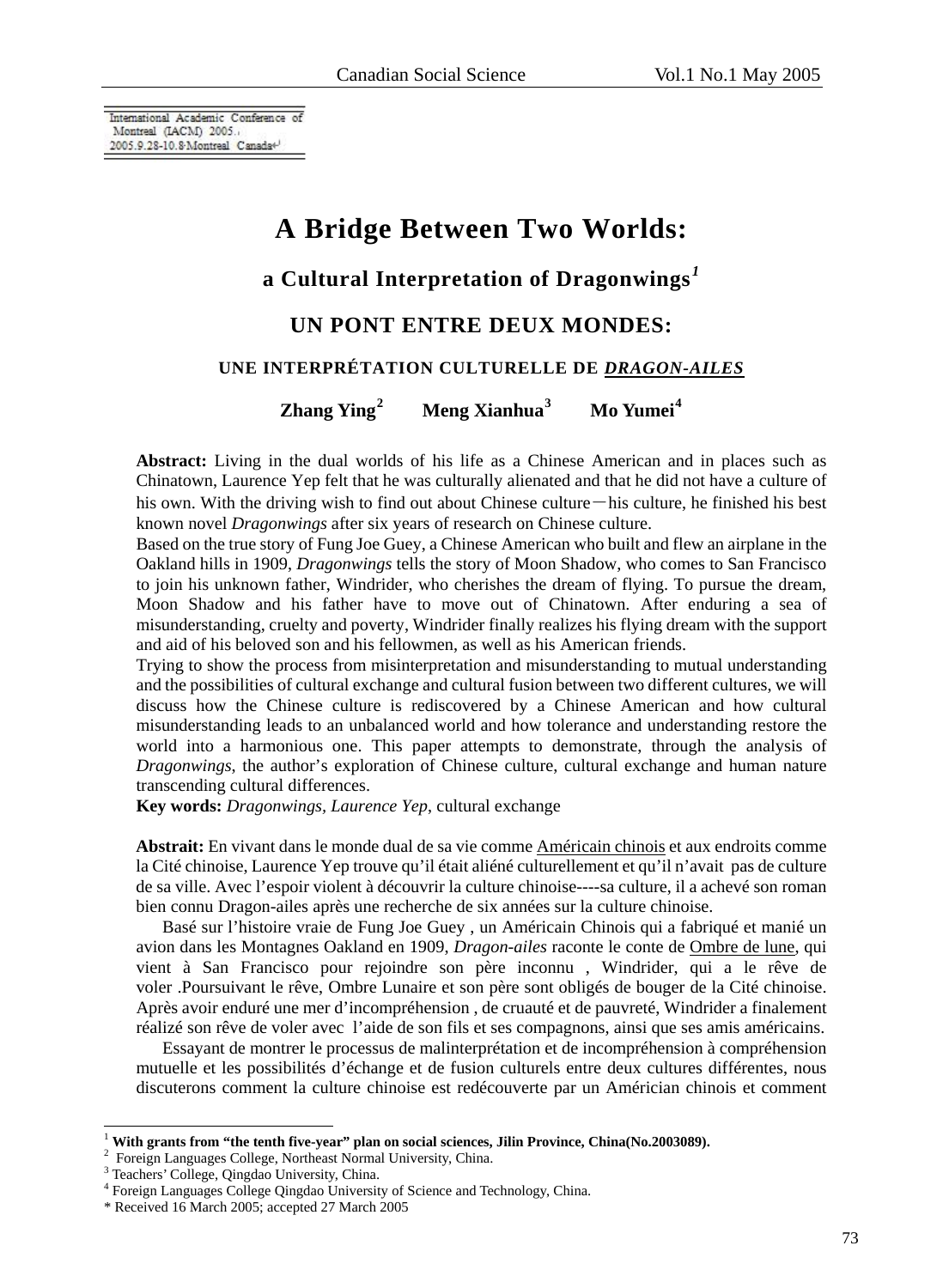l'incompréhension culturelle conduit à un monde inégal et comment la tolérance et la compréhension reconstruisent le monde à celui d'harmonique. Ce papier tente de démontrer , à travers l'analyse de *Dragon-ailes* , l'exploration de l'auteur de la culture chinoise , de l'échange culturel et des différences transcendantes naturelles de la nature humaine.

**Mots clefs:** *Dragon-ailes*, *Laurence Yep,* échange culturel

In the American literary world, Laurence Yep is known not only as a predominant writer of children's literature, but also as one of the most important Chinese American writers. As a successful writer, Laurence Yep has been entitled " a literary bridge builder" to bridge the gap between East and West and plead for tolerance in people's interactions and " some of his bridges connect his readers with Chinese traditions, folklore, history, thought and experience" (Berger, 1994, 724). Yep's confrontation with multiculturalism makes him a bridge builder. The general theme in his dragon series, which includes *Dragonwings* (1975), *Dragon of the lost Sea*  (1982) and *Dragon's Gate* (1993), reveals "Laurence Yep's spirit— the spirit of a man who is concerned about those of varying backgrounds finding a common ground, but who is concerned, too, with more individual issues such as personal identity and the meaning of home." (Johnson-feeling, 1975, 7) Living in the multicultural atmosphere, Yep certainly has realized the importance of having a right attitude towards this issue. "To Laurence Yep, multiculturalism is an honorable concept – more than a fad, he says, and more like a tide. His willingness to confront what he calls his Chineseness, through his books, helps Chineseand Asian-American young people confront this issue themselves." (Johnson-Feeling, 1995, 11) Moreover, the greatness of his works also lies in the potentiality to show non-Asian young people how to approach their own and others' cultures. The creation of *Dragonwings*  is just out of such a consideration.

Reading between and beyond the lines, we can discern that *Dragonwings* is far more than a mere historical novel. It is also an artistically produced model showing the process and possibilities of cultural exchange and cultural fusion between two different cultures, that strong bonds of friendships can be developed between people of different races, and that the process from misunderstanding and misinterpretation to mutual understanding, as well as how cultural misunderstanding leads to an unbalanced world and how tolerance and understanding restore the world into a harmonious one. His writing has the potential to help Asian Americans and other ethnic Americans to approach and understand the issue of ethnic and cultural identities vicariously, especially in our present multicultural atmosphere. " Rather than appealing to one specific group, his work has qualities that have universal appeal. The insights Yep gained as an outsider flavor his writings. Bridging different cultures, readers are able to enjoy the stories Yep waves, while looking through a window to greater understandings of the worlds of differences and similarities that co-exist in life" (Berger, 1994, 725).

#### **1. CHINESE CULTURE: A REDISCOVERED WORLD**

 American historian Michael Kammen, in his book *Mystic Chords of Memory,* holds that "[immigrants] came to escape the past, but once they were settled there they contributed to a kind of ethnic American syllogism: the first generation zealously preserves; the second generation zealously forgets; the third generation zealously rediscovers." (Nilsen and Donelson, 1993, 251) Laurence Yep belongs to the third generation of Chinese Americans, the generation, in light of Michael Kammen, who "zealously rediscovers". He lived in a predominantly African American community, but he commuted through Chinatown to go to St. Mary's Grammar School. Never speaking Chinese with his family members, he "resented being put into the dummies' class and forced to learn a 'foreign language' (Chinese)" (Johnson-Feeling, 1995, 44,), when St. Mary's was transformed from a "regular" school into a Chinese school. Living in the supposedly mainstream society, he knew little about Chinese traditional culture. As for the traditionally sacred Spring Festival his only concern was that he could shoot off firecrackers on that day. In his autobiography *The Lost Sea* he mentions his experience when watching a cartoon show in which the protagonist entered into a conflict with Chinese laundrymen: he made high, sing-song noises to show his support to the protagonist and his fury to the Chinese laundrymen, and his horrified mother said to him, "You're Chinese, stop that!" (Johnson-Feeling, 1995, 10) Some critics comment that his action shows that he had been so deeply merged into the American mainstream culture that he could not readily recognize images of his own ethnic community.

Facing the challenge of fitting-in and of juggling his heritage and his identity with participation in the mainstream, his feelings changed with the progress of his age for he strongly felt that he did not have a culture of his own. " The third generation, my generation, grew up in households in which little or no Chinese was spoken and Chinese myths and legends were looked upon largely as a source of embarrassment. But now let me try to explain what it's like to grow up within a group that has tried collectively to forget the past and ignore any differences between themselves and others. I found that I was truly like Ralph Ellison's *Invisible Man–*without form, without shape. It was as if all the features on my face had been erased and I was simply a blank mirror reflecting other people's hopes and fears." (Yep, 1995, 103)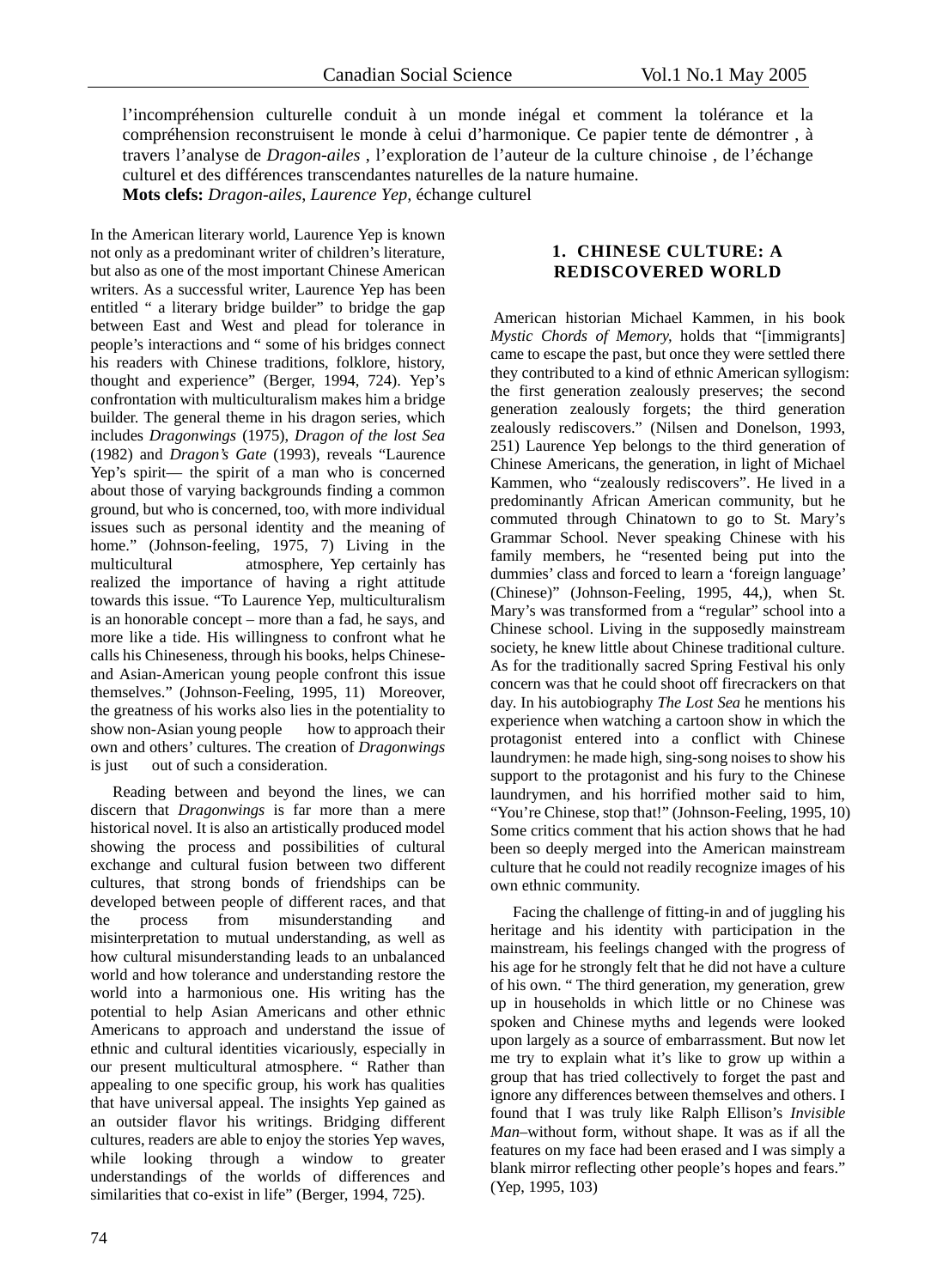This feeling became stronger after he became a writer. " I found that the Chinese-Americans had been a faceless crowd for most writers." (Yep, 1995, 103) Then he began his six years' research in the libraries of different cities to search for all kinds of historical materials and information so as to recover his cultural identity as a Chinese American that was lost in the mainstream American culture, and to reappear the history of Chinese Americans at the beginning of the twentieth century.

*Dragonwings*, published in 1975, was named a Newbery Honor Book, and was chosen as a Notable Children's Book of 1975 by the American Library Association. It was a New York Times Outstanding Book in 1975. It is also the book that earned for its author the International Reading Association Children's Book Award. Based on the true story of Fung Joe Guey, a Chinese American who built and flew an airplane in the Oakland hills in 1909, *Dragonwings* tells the story of Moon Shadow, who comes to San Francisco to join his unknown father, Windrider, who cherishes the dream of flying. To pursue the dream, Moon Shadow and his father have to move out of Chinatown. After enduring a sea of misunderstanding, cruelty and poverty, Windrider finally realizes his flying dream with the support and aid of his beloved son and his fellowmen, as well as his American friends.

The first impression readers can get after reading the novel is an encyclopedia-like picture of Chinese customs and traditional culture with detailed description of respective celebrations. The important persons mentioned include Confucius, the great ancient philosopher; "Lee the White, the Drunken Genius" and great poet. Events referred to include the Peach Orchard Vow, the conquest of the Middle Kingdom by the Manchus, Ridding the Manchus to Restore the Ming dynasty and the Boxer Rebellion. The myths and legends include Jade Emperor, the Lord of Heaven and Earth; the Dragon King; the dragon palace; the Monkey King, who conquered Heaven and was born of a stone egg; the stove king, "the Chinese saint of kitchen"; the door guardian; the cowherd; the spinning Maid; the Magpie bridge; the Lord of east wind; the Judges of the Dead and the Listener, She who Hears Prayers. There are also folk customs and beliefs which are very popular and most of which are still observed such as burning incense; praying in the temple; enshrining and worshiping the statue of the Buddha-to-be; making offerings to the dead; putting the pictures of the door guardians on the doors; casting protective Stone lions before doors; practicing Chinese handwriting; believing in the former life; the next life; the blessing of the Old Ones and the good wind and water vibrations; the celebration of New Year and the Feast of Pure Brightness. Mah-jongg and abacus are also parts of Chinese culture. There are also descriptions of the timing system based on Chinese lunar calendar; the Chinese age-counting system; the Chinese method of naming with family name, personal name, coming-of-age name, nickname and pen name; the order of writing name with family name before personal name; Chinese characters differentiating from a language that only uses twenty-six symbols; Chinese food which is not characterized by bread and milk. It is difficult to imagine the person who used to call Chinese "a foreign language" as the author of such an "encyclopedia" of Chinese traditional culture. However, such an encyclopedia of Chinese culture is only the surface part of what Laurence Yep has rediscovered.

Laurence Yep, in his novel, is also attempting to find the connotation of Chinese traditional culture; collectivism, for instance, upheld by most Chinese, has been reflected to the utmost. The laundry named "the Company of the Peach Orchard Vow" is a big family where people help one another in times of difficulty and trouble. "We were brothers: strangers in a strange land who had banded for mutual help and protection." (49) Almost all the members of the Company meet Moon Shadow and give him all kinds of presents when he first sets his foot in San Francisco. After the Great 1906 San Francisco Earthquake, people from all over America, even those who journey by foot and by wagon when they cannot afford to buy a train ticket, come to help to reconstruct Chinatown and they begin to work as soon as they have finished their tea. So it can be safely said that the reconstruction of Chinatown is the demonstration of collective power. Towards the end of the novel it is still the Company that helps Windrider realize his flying dream when his flying trial is at a deadlock because of economic reasons. Windrider's flying trial is the most convincing example to show the difference between "one chopstick" and "a bunch of chopsticks", which exemplifies the Chinese collective spirit. Confucian doctrines and filial duty have been demonstrated by an eight-year-old boy. He believes one should obey his father even it means danger or death. " I owed it to Father to obey him in everything— even if it meant going to a fearful place as the Golden Mountain" (10). The process of discovering Chinese traditional culture and cultural spirit is just the process in which Laurence Yep finds his long-lost Chinese cultural identity.

### **2. MISUNDERSTANDING: AN UNBALANCED WORLD**

Our thoughts and feelings are not necessarily shared by or with the other people and can therefore lead to misunderstanding because even the same words or things can connote different meanings to different people as each individual is a composite of different experiences, beliefs, attitudes, values, and expectations and people tend to make a lot of assumptions based on their own experiences and background. With misunderstanding, people tend to misjudge and mistreat those who are different. The result is very often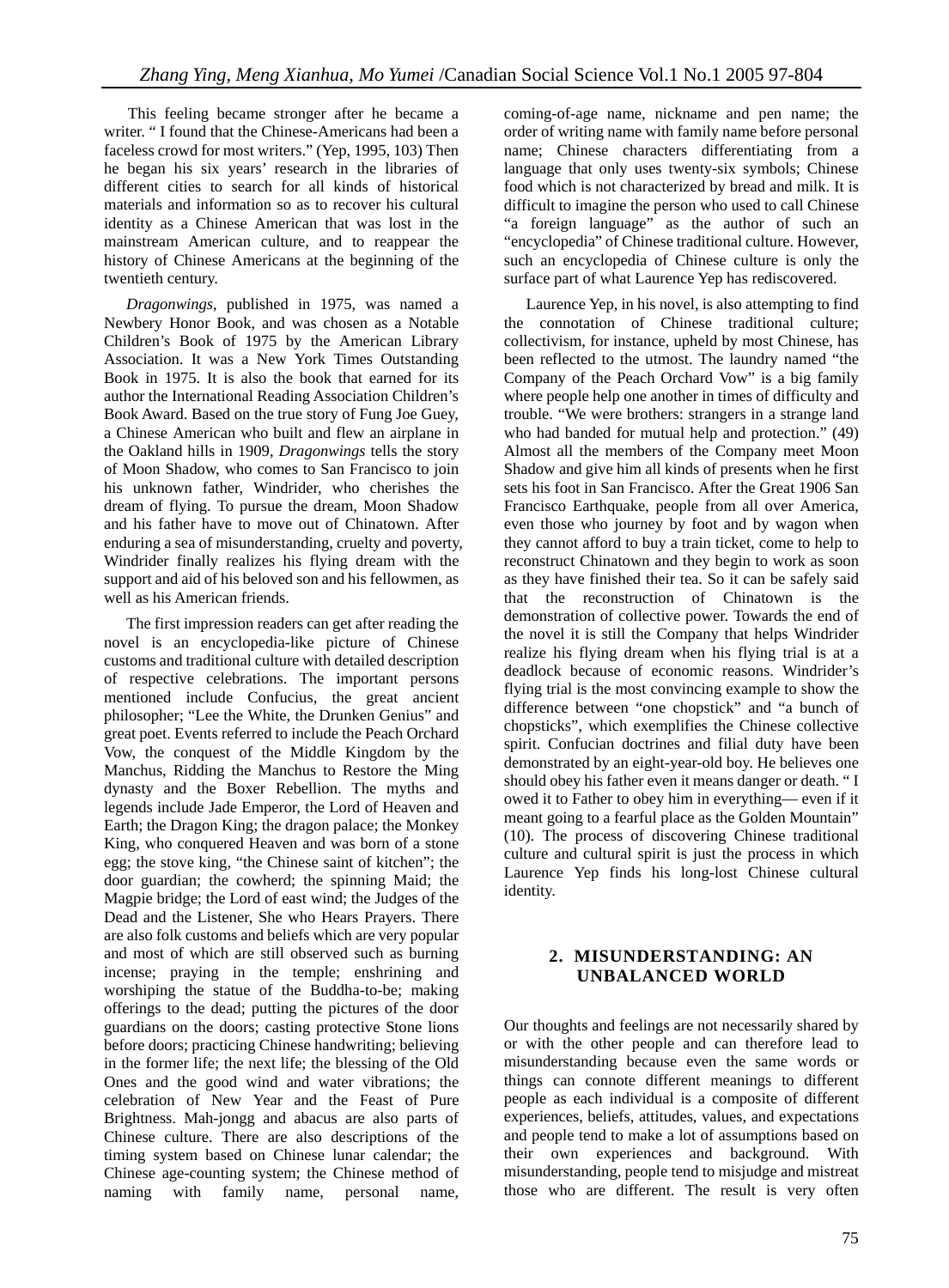prejudice that means the attitude or set of attitude that drives discrimination.

Chinese Americans' experience in America is not always pleasant: Moon Shadow's grandfather is killed by the whites when he tries to keep his queue (his long plait) which is his very life as a Chinese; during the earthquakes, Chinese Americans are driven out of safe places by white soldiers; white children throw stones at Moon Shadow and his father when they deliver clothes to their customers; and there are also white children who sing humiliating songs to Chinese Americans and so on. Of course, at the very beginning, Moon Shadow's view toward America is also biased, because human minds tend to jump to conclusions and to act on them based upon a minimal amount of sensory input. That is why, in Moon Shadow's heart, America is " the demon land" and he is frightened by Americans, or to be more proper, he is full of xenophobia, "especially of all the sailors, for they were so tall and big and hairy I thought that they were Tiger demons — special tigers with magical powers." (10) As for his landlady Miss Whitlaw, " I had expected her to be ten feet tall with blue skin and to have a face covered with warts and ear lobes that hung all the way down to her knees so that her lobes would bounce off the knees when she walked. And she might have a potbelly shiny as a mirror, and big sacs of flesh for breasts, and maybe she would only be wearing a loin cloth." (101) His image of Robin, the niece of Miss Whitlaw, is also naturally distorted, "with her flaming red hair, she seemed like a true fox demoness who would delight in tricking humans." (120) Moreover, the milk and ginger-bread specially prepared for the first visit of Moon Shadow and his father is not food at all, in Moon Shadow's eyes: the milk looks like cow urine, with an awful and greasy taste, whereas the ginger-bread seems like dung, which will surely change a person into a toad or something else after being eaten.

All the above-mentioned animosities result from misunderstanding. The reasons of misunderstanding originate from "misreading" of cultures. The so-called " misreading", according to the definition stipulated by Mr. Yue Daiyun (Yue, 1997, 1), refers to the practice that it is hard for people, when getting in touch with other cultures, to cast off their own cultural traditions and mode of thinking and that they tend to understand others according to what they are familiar with. Mr. Teng Shouyao (Yue, 1997, 97-98) has his own original view on misreading. He defines misreading as entering another culture with " extremely conceited" prejudice, which will certainly distort that culture—because one always tries to have a trial of superiority with it, tries to remake it, to conquer it and to defeat it; the result is always contrary to the wishes, either distancing it or misunderstanding it. With either way a wall has been built between the two cultures. If this invisible and insubstantial wall is formed between two cultures, the consequence will be either misunderstanding or closing the country to the international communities; or, more seriously, cultural conservatism or cultural racism. The

reasons for the appearance of a cultural wall lie in two aspects. For one thing, every culture has its own unique history in its formation. So each culture is so independent with a self-reliant system that it is exclusive to an extent. For the other, the development of a culture is also determined by historical, ethnical, and regional factors; thus the development of cultures is unbalanced and the unbalance of cultures results in an unbalanced world.

One example is different views towards dragons. The dragon, the emblem of the Chinese people, is the symbol of the Chinese nation in the eyes of Chinese. " Dragon, the most glorious animal in China, is the symbol of the emperor and enjoys all the best things." (Lin, 1995, 309) The dragon can bring rain to crops when it flies through the air from its dwelling in the deep sea. To Chinese, dragons are hospitable, intelligent and powerful and are the friends of humans with the ability to change their size and shape flexibly. To Americans, "[it's] a very wicked animal that breathes fire and goes about eating up people and destroying towns. St. George killed many of them." (107-108) It is a terrible animal in Western culture. In Geraldline McCaughrean's *Saint George and the Dragon*, the dragon is described as follows: "its red mouth gasped as it panted in the hot sun. Its ragged teeth bulged through rolled green lips. And awake or sleep, its lidless eyes stared and its claws stretched and withdrew, stretched and withdrew in the waterside mud. Its foul breath hung in a green haze. Its father was Evil, its mother Darkness and its name was Wickedness." (Hourihau, 1997, 116) So there is a totally different attitude towards dragons. That is why Moon Shadow and his father come to the conclusion that, after hearing Miss Whitlaw's description of dragons, "[you] know how the demons are, they turn everything upside down and get everything the wrong way." (111)

Any doubt can be erased that cultural differences do exist, but cultural differences should not become the obstacles for human communication. Misunderstanding can be eliminated if more tolerance and understanding is accorded.

#### **3. UNDERSTANDING: A BRIDGE TO BALANCE AND HARMONY**

Unlike misreading, " understanding," means entering another culture with an equal and communicative consciousness. It means knowing there is a new culture before getting in touch with it and being eager to see it, to know about it, and learn from it; but because of the isolation caused by language, geographical and political factors, one has to overcome the obstacles by returning to his "human nature" first, and then to face the "original" of another culture with his "human nature". (Teng, 1996, 97-98) A balanced and harmonious relationship between human beings cannot be built up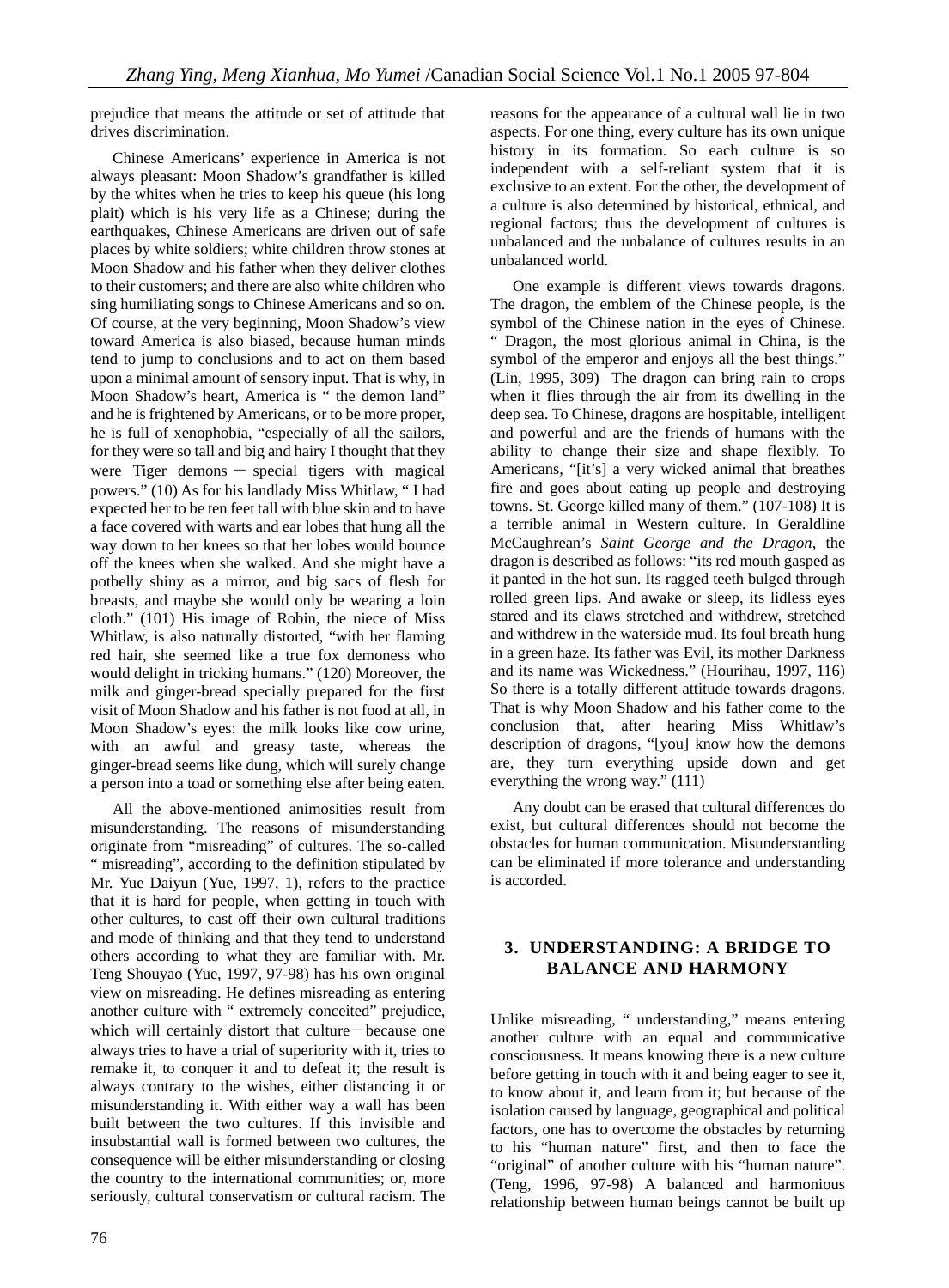with the existence of misunderstanding. Real cultural dialogue and cultural exchange can become reality only when people can drop their prejudices. Cultural dialogue is to break through limits, especially to deconstruct the binary opposition between mainstream and margin. This is also the method used by the author to achieve cultural dialogue.

In *Dragonwings*, Yep adeptly expresses the opinion that in culture there is no classification of mainstream and margin and all cultures are on an equal position through the use of language. Anyone who has finished reading *Dragonwings* will remember that the author is always using "Middle Kingdom" to express the concept of "China" and " the Golden Mountain" replaces " San Francisco". Readers can also notice that " the text in italics represents English, Chinese is the norm, and English is the foreign language. At the very least, this can force young readers to reconsider some of the assumptions about society and about the world that they might take for granted. More specifically, they are forced to realize that their experiences are not always shared experiences." (Johnson-Feeling, 1995, 44)

When more tolerance and understanding is given to another culture, people will find that the cultural wall is not indestructible and a balanced and harmonious world is not too difficult to obtain. For instance, Moon Shadow drinks the milk out of politeness and manages not to make a face though he does not like the awful and greasy taste. Spending more time with Miss Whitlaw, Moon Shadow begins " to realize that despite her demonic appearance and dress and speech and customs, there was a gentle strength, a sweet loving patience coupled with an iron-hard core of what she thought was right and proper." *(*110-111) Moon Shadow feels attached to her also because she does not discriminate against Chinese and treats him as an equal: " Another thing to say for the demoness was her genuine interest in learning about people as people. Where some idiot like myself would have been smug and patronizing, the demoness really wanted to learn. And like Father, she was not afraid to talk to me like an equal." (116) At last Moon Shadow breaks her habit of putting cream and sugar into everything and finds that she is open-minded and much more open to suggestion than he is. When Moon Shadow tries to educate her about dragons in China, he finds that she is so eager to know, and to know it as an equal culture. She does not adhere to her original opinion stubbornly when Moon Shadow tells her that most dragons are good and only the outlaw may do some harm, and she perceives a new understanding of dragons though all the dragons she has read about have not been very pleasant animals. Finally she says, " perhaps the truth of the dragon lies somewhere in between the American and the Chinese versions. He is neither all-bad nor all-good, neither all-destructive nor all-kind. He is a creature particularly in tune with Nature, and so, like Nature, he can be very, very kind or very, very terrible. If you love him, you will accept what he is. Otherwise he will destroy you." *(*132-133)

New knowledge and understanding will come into being if people can give up their overweening attitude and treat other cultures equally and the original prejudice will be abandoned with this new knowledge and understanding. So by the end of the story, Miss Whitlaw and her niece have become great friends of Moon Shadow and his Chinese extended family and they experience the Great 1906 San Francisco Earthquake. Even Mr. Alger doesn't hesitate to put his prejudice aside when he realizes that Windrider can really repair his car and refuses to accept any money though at the beginning he does not believe him at all, "[the] demon stopped and studied Father as you might look at a dog that had suddenly said he was going to the opera." Then he continues to self-criticize, " well, I'll be damned" (57). Realizing his mistake, he gives a card to Windrider and tells him that he can use honest handymen like him. Later he really keeps his promise and provides a job for Windrider. New knowledge and understanding between humans is like a bridge to a balanced and harmonious relationship and such a bridge will definitely lead to human integration.

#### **4. INTEGRATION AND FUSION: A BALANCED WORLD**

It is a generally acknowledged fact that there are cultural conflicts and cultural misunderstanding between different cultures. So the crux of the matter is what attitude should be taken to cultural conflicts and cultural misunderstanding. Should we measure, apply mechanically and explain another culture with the standards of the "host" culture or treat other customs and beliefs with a tolerance and understanding? The former will lead to the impasse of cultural dialogue, whereas the latter can result in equal communication between different cultures. Only when human beings, the carriers of cultures, become equal, can the universal man emerge. Alain Rey, in his article "*From Cultural Diversity to Human Universality"* holds that " [the] universalism based on historical facts is no more than a hallucination; a rational universalism should be based on other foundations. The rational one should be like this: there exists the common human nature though radical differences appear when it is represented in time and space, in society and in culture." He also points out " to achieve the goal of human universality, a cross-cultural criterion should be established and those colonial, exclusive, unequal and artificial classification of races should be destroyed." (Rey, 1997,25)

Alain Rey is right in that there exists a common human nature that gives rise to certain physiological and psychological needs in spite of the difference in physical appearance and his idea can also be seen in *Dragonwings.* Windrider and Miss Whitlaw, for instance, behave very bravely and calmly in the Earthquake. They manage to save dozens of lives when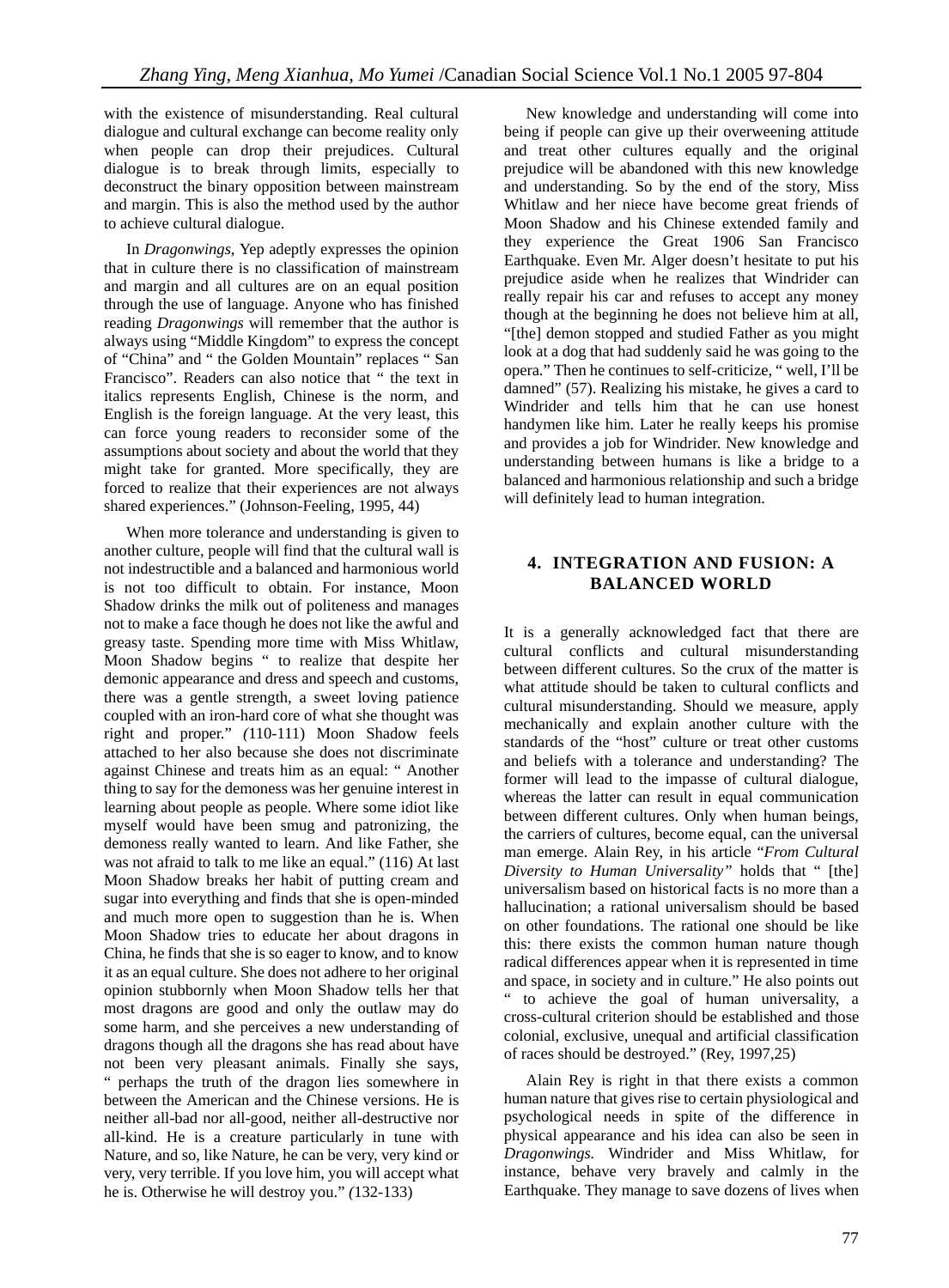others are trying to take flight, like panic-stricken birds. We can see from their behavior that human nature is good, be he or she a Chinese or an American. We can also see the common pursuit of human beings, flying, for example. Daedalus in Greek legend, Chun, the ninth legendary emperor of China, King Lear's father in the Twelfth century English tales all are pursuers of flying. In *Dragonwings*, in their letter, one of the Wrights brothers says, "My brother and I are always happy to meet another flying enthusiast, our brotherhood is too small to lose any of us." *(*131) So the Wrights and Windrider are closely related by their common dream of flying despite of their different cultural backgrounds.

In fact common languages can be sought out among people even if they do not speak the same utterable language, in music and in mathematics, physics and chemistry, for instance. That is exactly what Laurence Yep is trying to convey through the mouth of Windrider when he has repaired Mr. Alger's car in spite of the latter's disbelief. " He was surprised when I fixed his carriage. Machines aren't all bad. Some of them may be the true magic. We might not be able to speak too well with the demons, but in machines there's a language common to us all. You don't have to worry about your accent when you're talking about numbers and diagrams" (58).

There is also commonality of human behaviors from different cultures in spite of any radical differences they may have in all sorts of ways. "Miss Whitlaw brought a bottle of brandy, the universal gift that is cherished in all cultures" (183) to thank her Chinese friends. Apart from wine, there are other things people from different cultures share; for instance, after Moon Shadow defeats Jack; head of a group of American children who sing insulting songs to him, and Jack manages to appeal to Moon Shadow for a reconciliation. Moon Shadow realizes that these demons are like the Tang boys he knew at home "[you] only had to punch out the biggest and toughest of the bunch and the others would accept you." (145) The dialogue between Miss Whitlaw and the Father and Son is also very symbolic.

 "Are the sunsets like this in China?" Miss Whitlaw asked.

"Yes, just as lovely. Must be lovely all round the world."(139)

A beautiful sunset is definitely not the only thing shared by the entire world; the commonality of human beings must be more than that.

Thus, we can enter a higher realm transcending cultural differences as long as we can "destroy those colonial, exclusive, unequal and artificial classification of races." People from different cultures can love and help each other and cooperate well if such a realm is reached. The making of *Dragonwings* is the result of cooperation between different cultures. When Moon Shadow asks the Wrights, who also try to fly at that time, for tables and diagrams to build the airplane, the Wrights mail what he needs immediately. In the

following years they write to each other frequently and learn from one another. And interestingly enough, the first letter to the Wrights is also the outcome of cooperation between Moon Shadow and Miss Whitlaw. Without her help, Moon Shadow, knowing nothing about the American posting system and only learning the rudiments of English, can never get his letter to the Wrights, let alone get help from them. The flying of *Dragonwings* is also the aftermath of cooperation. Miss Whitlaw, who always concerns herself with the progress of flying, informs Chinatown in time when she knows the money for both the flight and rent has been grabbed by Black Dog, the son of Uncle Bright Star. At last Windrider successfully flies with the help of his countrymen. So, the realization of Windrider's flying dream is the outcome of joined efforts of different people from different cultural backgrounds.

The writing process of *Dragonwings* is not only the process in which Laurence Yep searches for his cultural identity; it is more the process of the exploration of cultural exchange transcending cultural differences. When Chinese and Americans remained complacently immersed in the deep swamps of ignorance of each other―when Americans were taken for demons and Chinese were viewed as uncivilized as " rat eaters, low wage laborers intent on crushing White labor and infesting Americans with disease" (Wang, 8), how can dialogue and communication be carried out? With the Chinese immigrants lacking understanding of the White culture and the White people not understanding the Chinese, Moon Shadow endured a sea of unpleasant experience. But with the increase of knowledge and understanding of each other, dialogue and communication, through which people can better understand each other, develop quality relationships, manage their conflicts and create an environment of morality and peace, supersede hostility and friendship has been developed. So the process of creating *Dragonwings* shows the possibility of cultural exchange and cultural fusion between two different cultures and how cultural misunderstanding finally gives way to understanding.

Although cultural communication does not always run smoothly, it has a time-honored tradition and cultural communication has contributed greatly to cultural progress and development. " The British philosopher Bertrand Russell, in a 1922 essay comparing Chinese and western culture, wrote that exchange between cultures in the past have proven many times milestones in the development of human civilization. Greece copied from Egypt, and Rome borrowed from Greece. Arabia referred back to the Roman Empire, and the medieval Europe in turn imitated Arabia, while Renaissance Europe followed the Byzantine Empire. European culture, in the course of its own development, absorbed all kinds of cultural traditions, it also greatly enriched the content of its own culture. Cultures ' develop side by side, yet do each other no harm, and ' progress together and are not in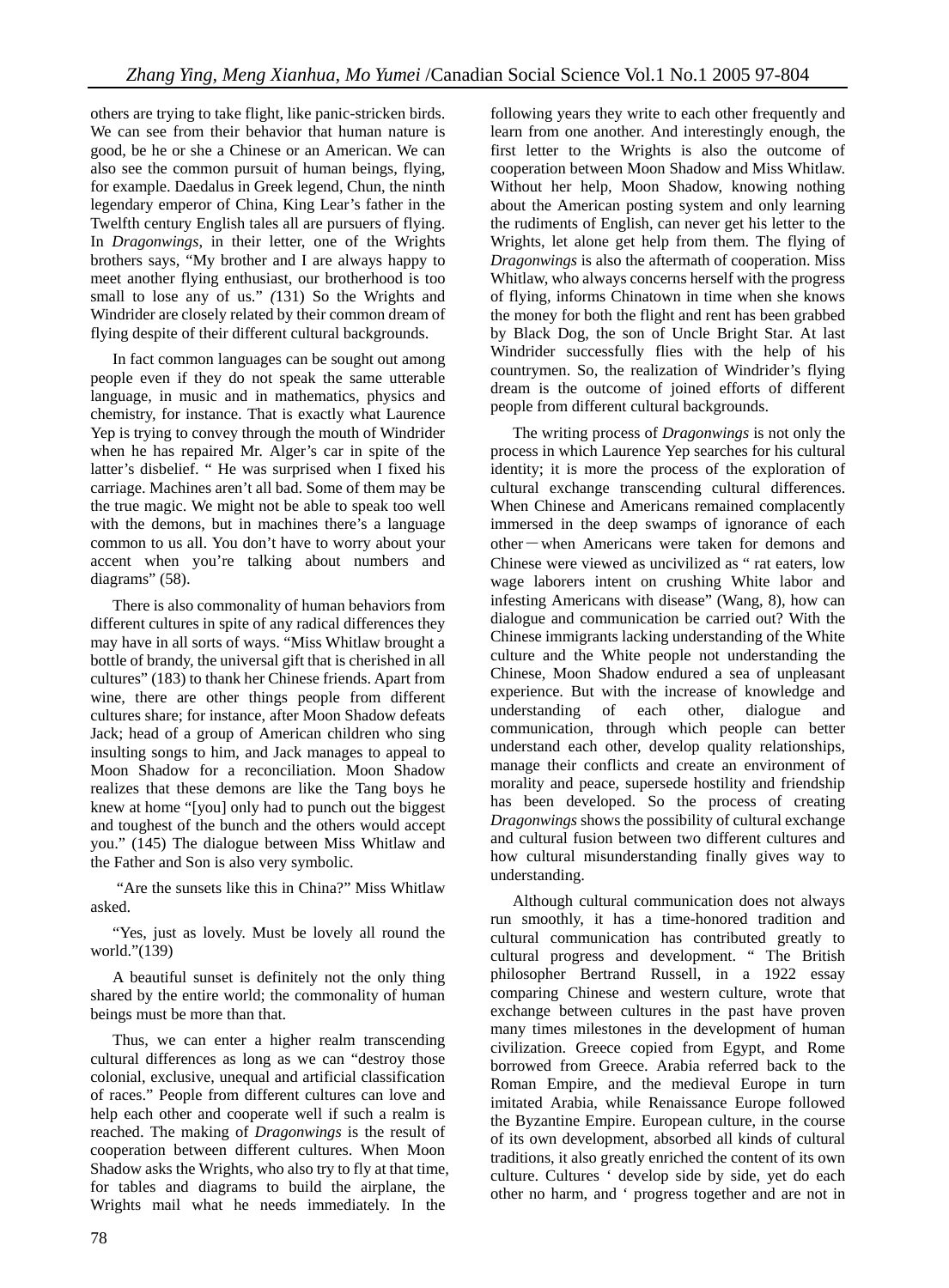conflict with each other' (Yue, 1997, 54).

Cultural exchange and cultural fusion has been proved possible and the function of cultural exchange has turned out to be of great significance. Then how different cultures should be approached? The first requisite is that, one should realize that just like races, there are no "inferior" or "superior" cultures; neither is there "mainstream" nor "margin". Each culture has its own unique history and reasons for existence. Cultural differences are universally existent. The right attitude to other cultures is to incorporate things of diverse nature based on respect and understanding and never try to tell which is better or which is right. There are also countless links among cultures with certain universality and supplementality, which is the basis of cultural dialogue and cultural exchange. Of course, understanding is not identical with identification and each culture should keep its uniqueness, divergence, and regionality. Cultural exchanges and cultural integration should not take their distinctive national features as a sacrifice. So the idealistic state should be keeping national characteristics, exchanging culture equally and then establishing a harmonious relationship among people. This is of especially vital importance in the age of economic globalization.

With respect to foreign cultures, understanding and tolerance are of the two great significant approaches and need to be encouraged. Understanding has two fundamental aspects: for one thing, it means the desire to understand the foreign other, to appropriate and integrate it into the familiar. In understanding other cultures, knowing more about the target culture is very important. Knowing does not mean showing theirs as similar to ours. We still need to understand and respect the differences between us. For the other, understanding also means preserving the foreign as foreign. It is not advisable to convert or to influence the other cultures seeing they are different from the host culture. Understanding alone is not enough. Cultural tolerance is also very important for inter-communications. Knowing every culture has the reason for existence, we should tolerate those cultures even if those seem absurd or immoral or difficult to understand. In a word, understanding does not mean agreeing, rather it means a more tolerant attitude.

Last but not least, *Dragonwings* was created with children as the main reading audience, first of all for the convenience of writing: "I had grown up as a child in the 1950s so that my sense of reality was an American one. Now I had to grow up again, but this time in the 1900s, developing a Chinese sense of reality…. So when I chose to describe things from the viewpoint of an eight-year-old Chinese boy. It was more than simply choosing a narrative device; it was close to the process of discovery I myself was experiencing in writing the story." (Yep, 1975, 104-105) At the very same time, the author is showing how a minority child feels growing up in the beginning – in the face of pervasive ignorance of and antipathy towards each other―which has provided an important channel for children to see how social values, ways of life, patterns of thinking and beliefs are transmitted. Moon Shadow's experience can help other children appreciate the idiosyncrasies of other ethnic groups, eliminate cultural ethnocentrism and develop multiple perspectives. Its function is universal since a piece of good literature can transcend time, place, and language and help readers to learn the story of the hero which takes place in a specific historical background. Furthermore, children can still learn that all people experience universal feelings of love, sadness, kindness beneath the surface difference of color, culture, or ethnicity.

Viewing through the eyes of an eight-year-old boy, the author also expresses his expectations and his hope to the children today and in the future, hoping from childhood on they can be multicultural-minded and have more understanding and tolerance of other cultures so that a more harmonious human family could be created through the common efforts of people from varying cultures.

With the increase of cultural consciousness and the advent of the new cultural awakening, many ethnic people have finished their cultivation of racial pride and are very proud of their cultural heritage. They can appreciate other cultures, while at the same time, maintain their cultural distinctiveness and determine to hold on to their cultural heritage. Together they contribute to the rich diversity of American culture and world culture.

#### **REFERENCES**

Alleen P. Nilsen & Kenneh L. Donelson, *Literature For Today's Young Adult* (4<sup>th</sup> Edition)[M], Harper Collins Publishers, 1993.

Comparative Literature During the Transitional Period'[J], *Study and Exploration*, 1996(5), 99-104.

Creative Print and Design (Wales)*,* Ebbw Vale, Great Britain, 1997, 116.

Yue Daiyun. *Unicorn and Dragon* —*In Search of Cultural Misreading*[C], Beijing University Press, 1997.

Hourihau, Margery. *Deconstructing the Hero: Literary Theory and Children's Literature*[M]*.* 

Johnson-Feeling, Dianne. *Presenting Laurence Yep* [M] New York: Twayne Publishers, 1995.